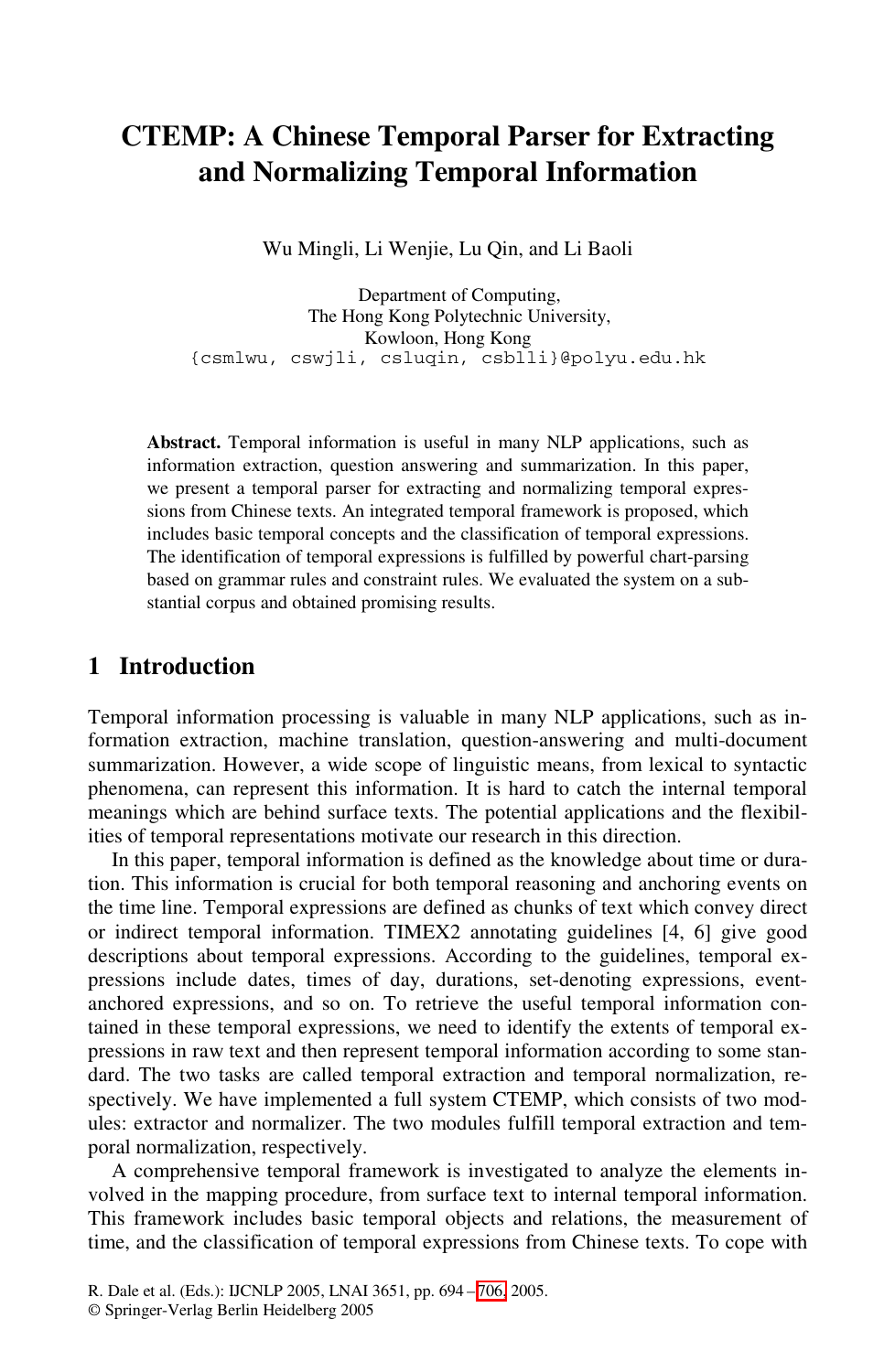the flexibilities of the temporal expressions, we have built the temporal parser based on chart-parsing and effective constraints. Experiments with respect to a substantial corpus show that the temporal parser achieves promising results. We took part in TERN 2004 Chinese temporal expression extraction with this temporal parser and our performance is the highest in that track.

The rest of the paper is organized as follows: In Section 2 we give a brief discussion on related works; Section 3 describes the temporal framework, which is the basis of the whole temporal parser; extractor and normalizer of the temporal parser are discussed in Section 4 and Section 5, respectively; Section 6 gives the description about experiments and evaluations. Finally, conclusion and future work are presented in Section 7.

#### **2 Related Work**

Motivated by the potential applications, temporal information processing has absorbed more attention recently than ever, such as ACL 2001 workshop on temporal and spatial information processing, LREC 2002 and TERN 2004 [14]. Mani [10] gives a good review about the recent trend. Research works in this area can be classified into four types: designing annotation scheme for temporal information representation [4, 6, 12]; developing temporal ontology which covers temporal objects and their relationships between each other [2, 7]; Identifying time-stamps of events or temporal relationships between events [5, 9]; Identifying and normalizing temporal expressions from different languages [1, 3, 8, 11, 13, 15].

Temporal annotation, temporal ontology and temporal reasoning are not the focuses in this paper. Among the research works on temporal expression extraction and normalization, most of them are based on hand-written rules or machine-learnt rules. Mani and Wilson [11] resolve temporal expressions by hand-crafted and machinelearnt rules. Their focus is resolving temporal expressions, especially indexical expressions, which designate times that are dependent on the speaker and some reference time. We concentrate on the procedure of extraction and normalization, and try to cover more temporal expressions. Schilder and Habel [13] employ several finite state transducers based on hand-written rules to extract and normalize time-denoting and event-denoting temporal expressions. Evaluation of the system is presented on a small corpus.

 Vazov [15] identifies temporal expressions based on context constraints and regular expressions, but temporal expression normalization is not investigated. Estela et al. [3] present a temporal parser on Spanish based on grammar rules and evaluate the tagger on a small corpus. Jang [8] reports a time tagger for Korean based on a humanedited, automatically-derived dictionary of patterns. The dictionary is induced from training data and is used to extract and normalize temporal expressions in texts. Ahn et al. [1] adopt the task of TERN 2004 evaluation and investigate machine learning methods for extraction of temporal expression and rule based methods for normalization. However, they focus on Korean and English text respectively and may not consider some characteristics of Chinese language.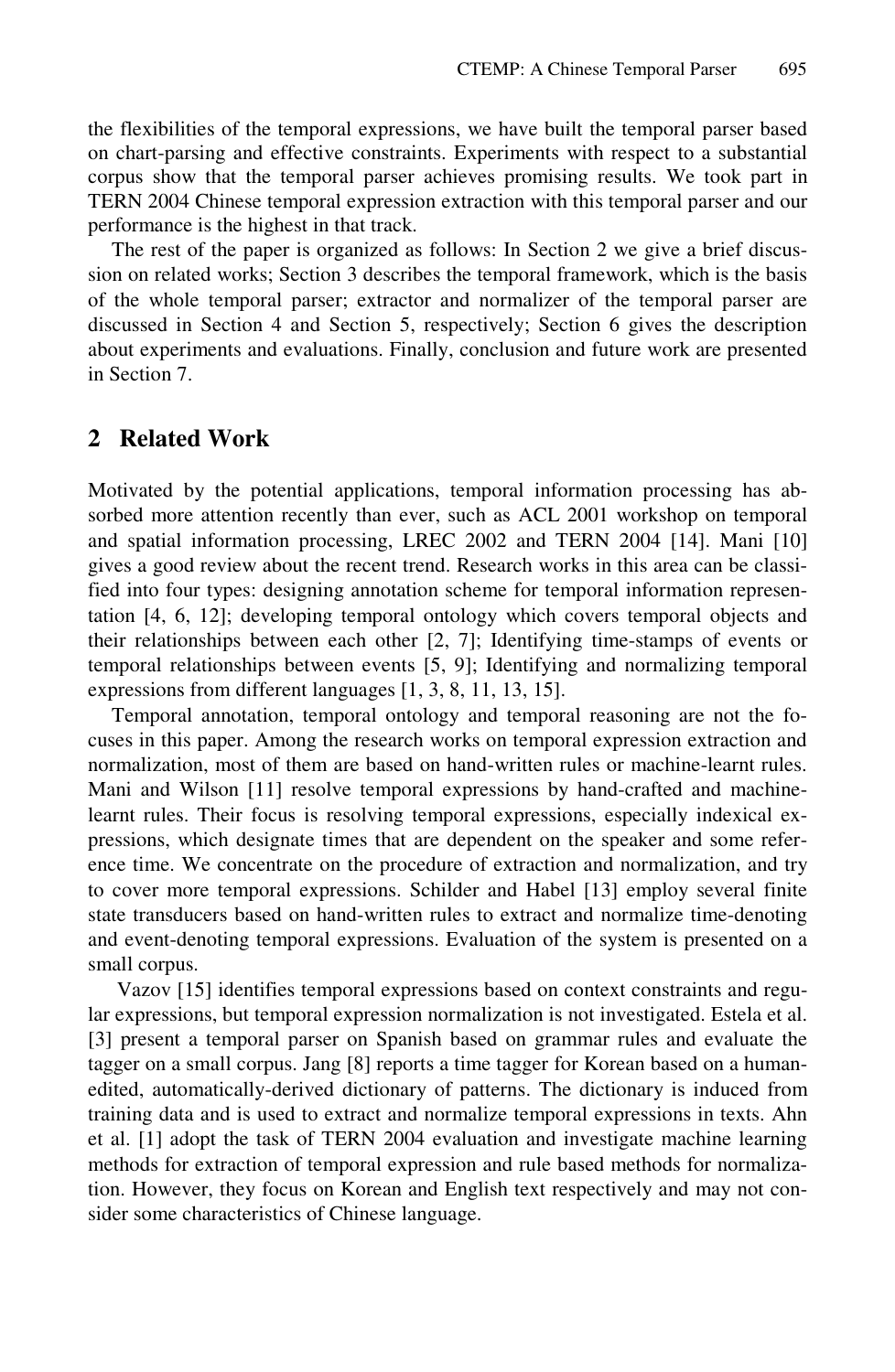# **3 Temporal Framework**

The goal of the temporal parser is to extract and normalize temporal expressions. First we should realize the elements involved in this procedure. We propose a temporal framework to describe temporal concepts, the measurement and all kinds of temporal expressions in the surface text. Our temporal parser is based on this comprehensive framework.

### **3.1 Basic Objects and Relations**

In the field of time, basic objects are just time and durations. Time is a point or interval on the time line. Given the origin and a measurement, it can be evaluated with a real number. If there is no extra specification in Chinese text, the calendar is the Gregorian calendar. Duration is the distance between some two times. We can anchor duration by the start time and the end time, or by one of them and the length of the duration. However, if duration is referred to just length, it cannot be anchored on the time line. In temporal field, relations between objects are also defined. Between two times, relations are "before", "same", "include", "after". These objects and relationships are internal concepts behind surface text and we hope to fetch them.

### **3.2 The Measurement**

To represent lengths on the time line, a measurement should be given. The temporal units consist of two types, macro units and micro units, shown in Fig. 1. To represent a time, the scope of the numbers which can be combined with temporal units is limited. "Century" and "Year" are two special time units, because only these two time units can help to anchor a time concept on the time line. If there is no help from contexts, other time units can not anchor a time concept on the time line. These limitations are valuable in normalization of temporal expression.



**Fig. 1.** The scheme of time units

### **3.3 Representation in Chinese Text**

According to our observation on Chinese texts and the annotation standards of TIMEX2 [4, 6] and TIMEX3 [12], temporal expressions can be classified into different classes. They are shown in Fig. 2.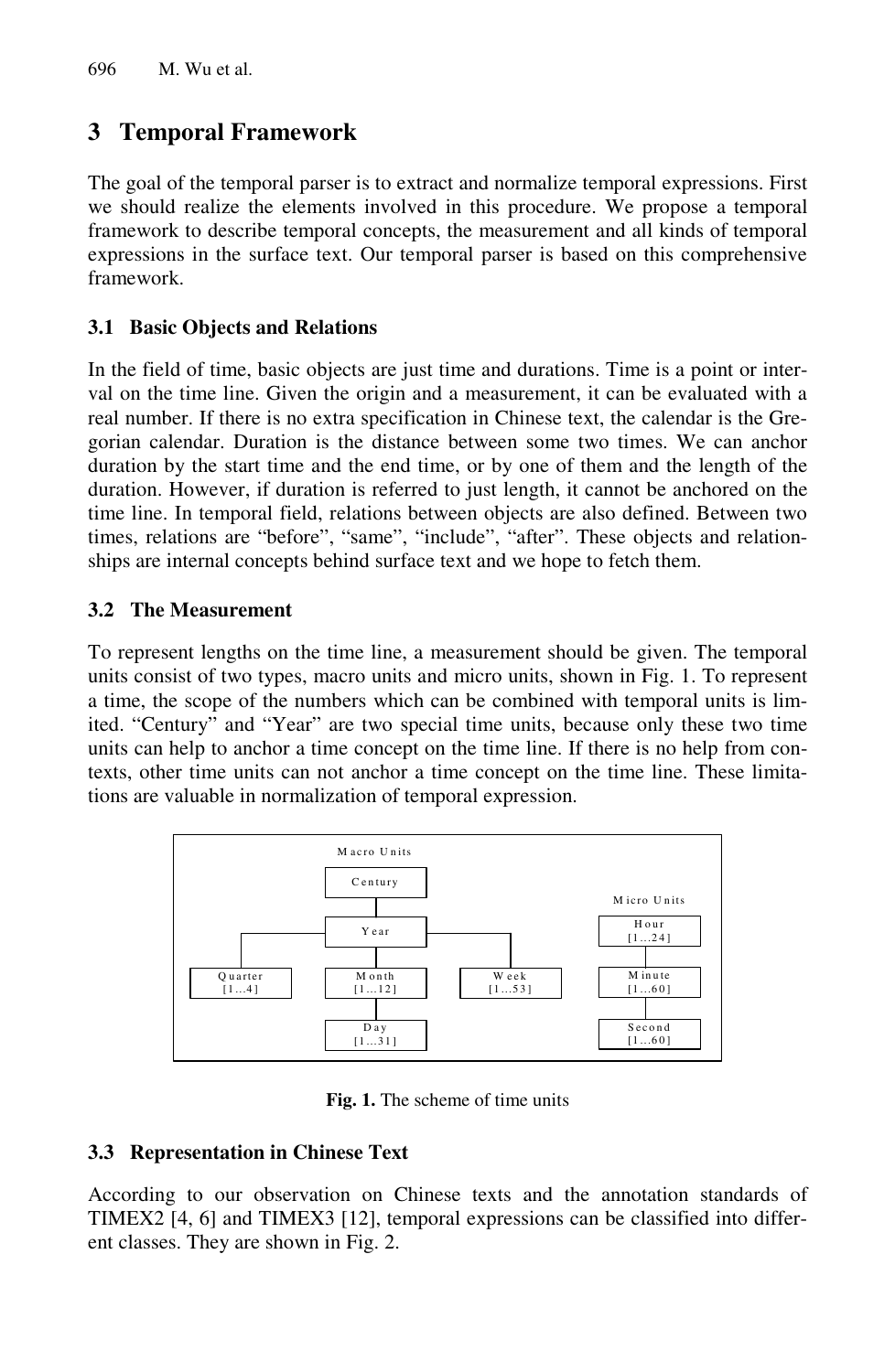

**Fig. 2.** The classification of temporal expression

In Chinese, if people do not know the exact number at an inferior time level, they may append an imprecise description to denote a position in a larger scope, such as "去年春天/the spring of last year". We named these temporal expressions "PosDate". These expressions consist of date expressions and imprecise appendix.

"TempWord" expressions are some Chinese words which contained temporal meanings, such as "春节/the lunar new year", "目前/now". "Composite" expressions include basic temporal expressions, calculated expressions and special expressions, such as "1999年4月28日/April 28, 1999", and "两年后/after two years" and "1999 财年/ the fiscal year 1999". "Set" expressions denote a set of time and most of them are about frequency, such as "每年/every year" and "每两天/every two days". "EventAn" expressions are relevant to the times of events, such as "当他演讲时/when he was speaking". "EventAn" expressions can be anchored on the time line only after the times of the events are resolved.

## **4 Extractor Based on Grammar and Constraints**

The task of extractor is to identify the extents of temporal expressions in the surface text. A set of context free grammar rules is designed to describe the basic form of all kinds of temporal expressions and a bottom-up chart parser is employed to parse temporal expressions. Word segmentation is a preliminary step in many Chinese NLP applications. However, the performance of word segmentation is not perfect and it may introduce some extra errors. In our system, each possible combination of Chinese characters in a sentence will be looked up, and then all of the constituents are fed into the char parser. If the dictionaries are comprehensive enough, then all the possible explanations of all the possible combinations of characters can be gotten. Ambiguities and overlaps between multiple temporal expressions are left to constraint rules and combination rules.

#### **4.1 Temporal Grammar Rules**

A set of grammar rules is designed for each type of temporal expressions. In order to catch more temporal expressions, the grammar rules are given loosely. Some pseudo temporal expressions may be introduced and this problem is addressed in the next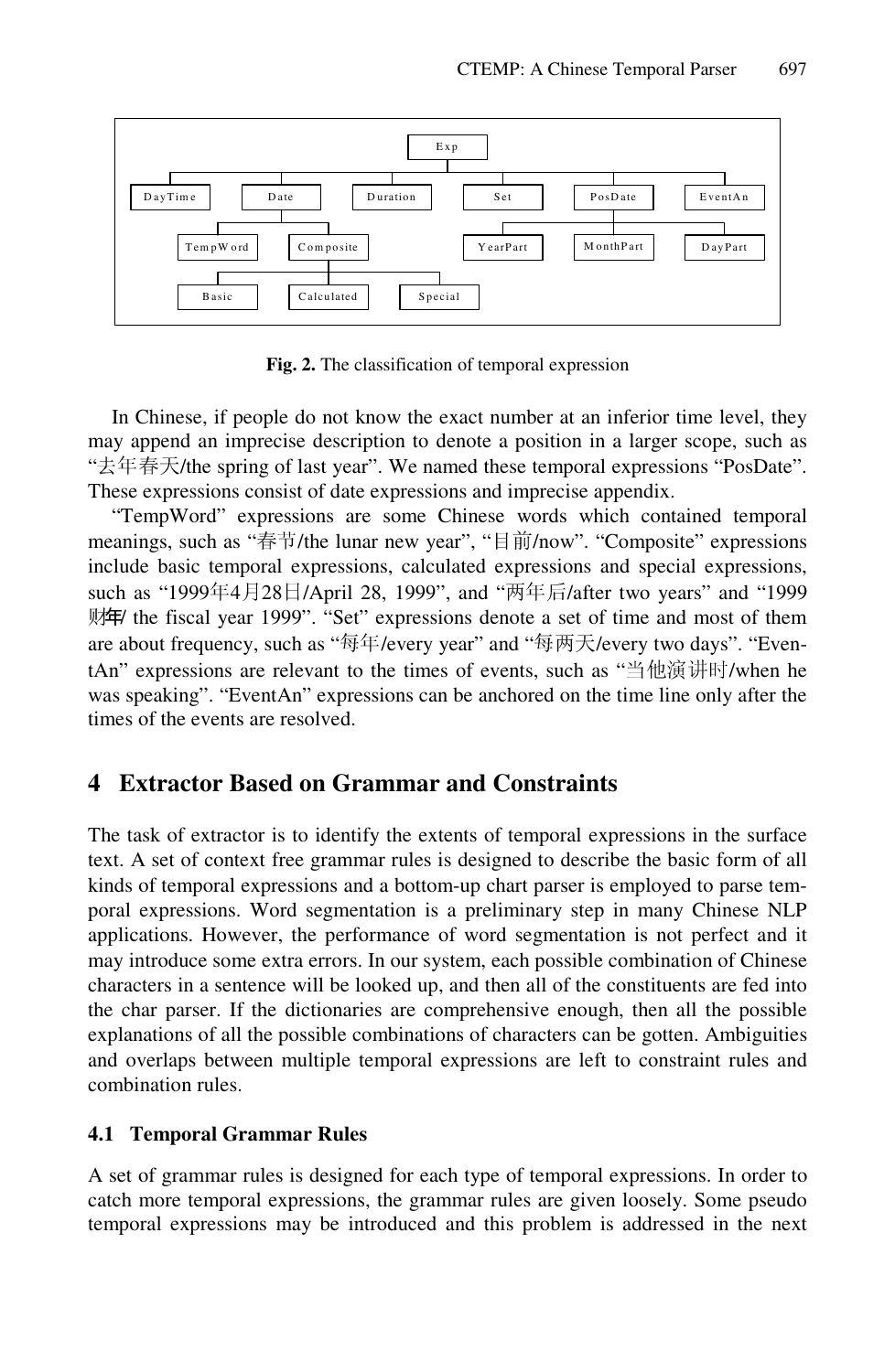section.Given these grammar rules, "15时24分/15:24" and "15时24分39秒/15:24:39" can be recognized. In these examples, "时/o'clock", "分/minute", "秒/second" are all constituents of the type "Time\_Unit".

|  | No.1. $Exp \rightarrow Time\_Of\_Day$  |
|--|----------------------------------------|
|  | No.2. Time_Of_Day -> Time_Base         |
|  | No.3. Time_Base -> Time_Temp +         |
|  | $No.4.$ Time Temp -> Integer Time Unit |
|  | No.5. Integer $\rightarrow$ Digit +    |

#### **Table 1.** Grammar rules for DayTime expressions

#### **4.2 Constraint Rules**

There are many complex and variable phenomena in natural language. Even the domain is narrowed down to the temporal field, grammar rules are not enough to extract exact temporal expressions. There are some pseudo expressions which satisfy grammar rules, so constraint rules are designed to specify the true temporal expressions according to the context. These constraint rules are developed by analyzing thedata set.

A constraint rule will be triggered after the right part of the corresponding grammar rule is satisfied. If the constraint rule is satisfied, then the grammar rule can be applied; otherwise, it cannot be applied. Examples of constraint rules are shown in Table 2 and the following two examples show the constraint checking procedure step by step.

**Table 2.** Examples of constraint rules

| Grammar rule 3: Time_Base $\rightarrow$ Time_Temp +                                           |  |  |  |
|-----------------------------------------------------------------------------------------------|--|--|--|
| Constraint rule 3: IF There is only one constituent of the type "Time_Temp",                  |  |  |  |
| THEN the constituent "Time Unit" which is contained in                                        |  |  |  |
| "Time_Temp", should not be "分 minute".                                                        |  |  |  |
|                                                                                               |  |  |  |
| Grammar rule 4: Time_Temp -> Integer Time_Unit                                                |  |  |  |
| Constraint rule 4: The constituent "Integer" can not end up with " $\hat{\gamma}$ " (a quanti |  |  |  |
| fier)".                                                                                       |  |  |  |
|                                                                                               |  |  |  |

(1) 这家新闻机构十分迅速地报道了这次事件。

| (This news agency reported the event very quickly.) |
|-----------------------------------------------------|
| Step 1. Look up dictionary.                         |
| [十/Digit] [分/Time_Unit]                             |
| Step 2. Apply the grammar rule No.5.                |
| [十 /Integer] [分/Time_Unit]                          |
| Step 3. Check constraint rule No.4.                 |
| Pass.                                               |
| Step 4. Apply grammar rule No.4.                    |
| [十分/Time_Temp]                                      |
| Step 5. Check constraint rule No.3.                 |
| Fail and then terminate parsing.                    |
|                                                     |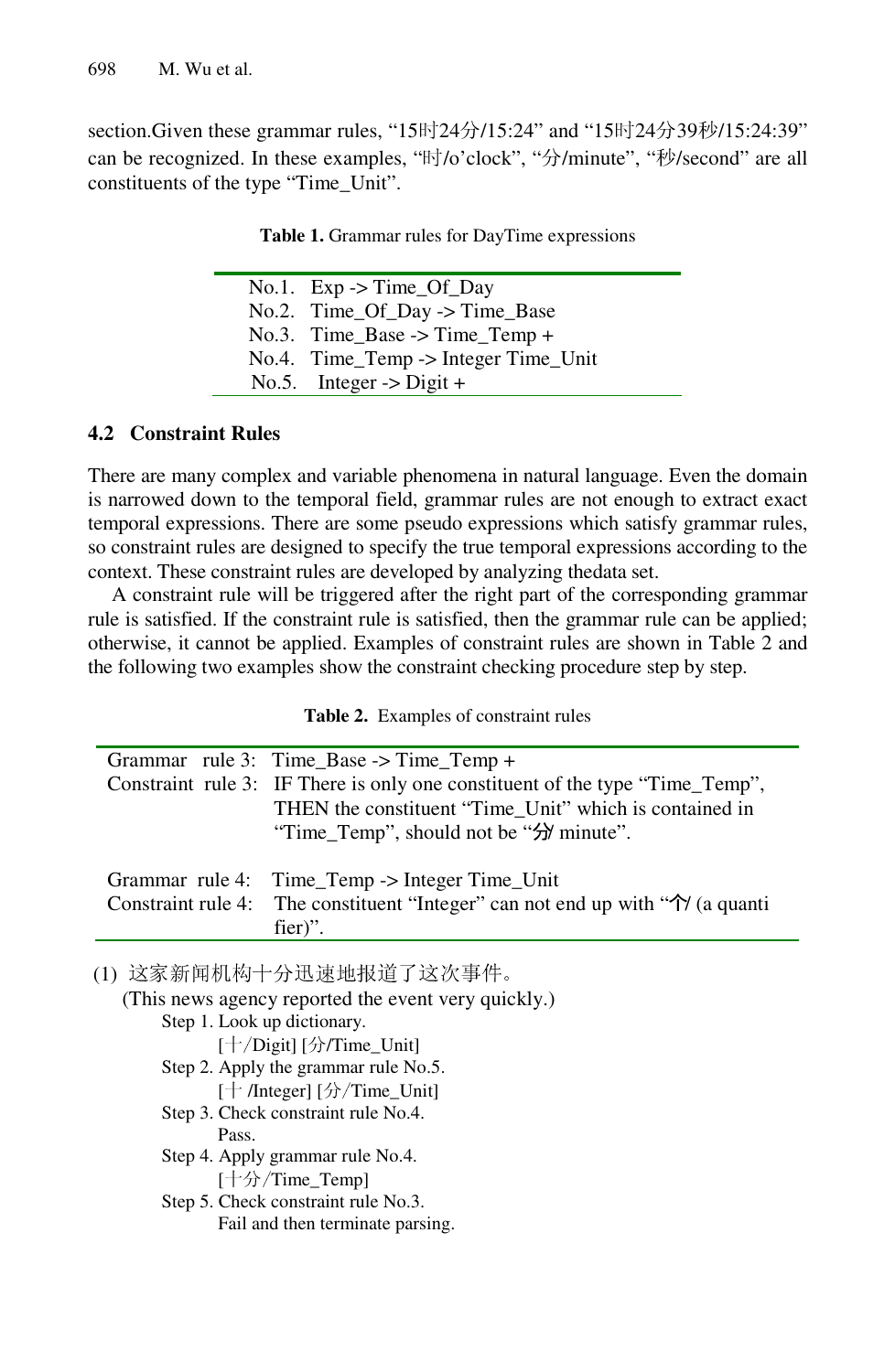(2) 晚上7时30分西弗吉尼亚州和俄亥俄州投票结束。

(The ballot ended at 7:30 p.m. in Western Virginia and Ohio.)

- Step 1. Look up dictionary. [7/Digit] [时/Time\_Unit][3/Digit] [0/Digit][分/Time\_Unit] Step 2. Apply the grammar rule No.5.
	- [7/Integer] [时/Time\_Unit] [30/Integer][分/Time\_Unit]
- Step 3. Check constraint rule No.4. Pass.
- Step 4. Apply grammar rule No.4. [7时/Time\_Temp] [30分/Time\_Temp]
- Step 5. Check constraint rule No.3. Pass.
- Step 6. Apply grammar rule No.3. [7时30分/Time\_Base]
- Step 7. Apply grammar rule No.2. [7时30分/Time\_Of\_Day]
- Step 8. Apply grammar rule No.1. [7时30分/Exp]
- Step 9. Recognize the temporal expression successfully.

In the first example " $+\frac{1}{2}$ /very" is an adverb and has no temporal meaning. However the character "十/ten" and "分/minute" can be looked up and satisfy the grammar rule. Constraint rules are necessary to filter the pseudo expression.

#### **4.3 Combination of Temporal Expressions**

Because each possible substring in a sentence is tried, multiple nested, overlap or adjacent temporal expressions may exist in the sentence. However, some of these expressions are just parts of the optimal answers. So combination is necessary to get the integrated temporal expression. After applying grammar rules, if any two temporal expressions are nested, overlapped or adjacent, our system will combine them and keep the final result. This procedure is shown by the following examples.

(3) 这次列车将于次日早上到达南昌。

(This train will arrive at Nan Chang next morning.)

First recognized temporal expressions are  $[\mathcal{K}]$ /tomorrow] and  $[\frac{1}{\mathcal{F}}]$ /morning]. After the combination, the correct answer  $[\mathcal{K} \boxminus \frac{1}{2} \mathcal{L}$  /next morning] will appear.

(4) 晚上8时篮球比赛开始。

(The basketball game starts at 8:00 p.m.)

First recognized expressions are [晚上/night], [8时/8:00], [晚上8时/8:00 p.m.]. The final result is  $[\frac{100 \text{ m/s}}{200 \text{ m/s}}]$ .

### **4.4 Temporal/Non-temporal Disambiguation**

Some strings of characters are temporal expressions in given contexts, but in other contexts they are not. The context should be browsed to extract the true temporal expressions. Some constraint rules are designed to check the context and fulfill disambiguation. Three kinds of ambiguities are founded. The first kind is the ambiguities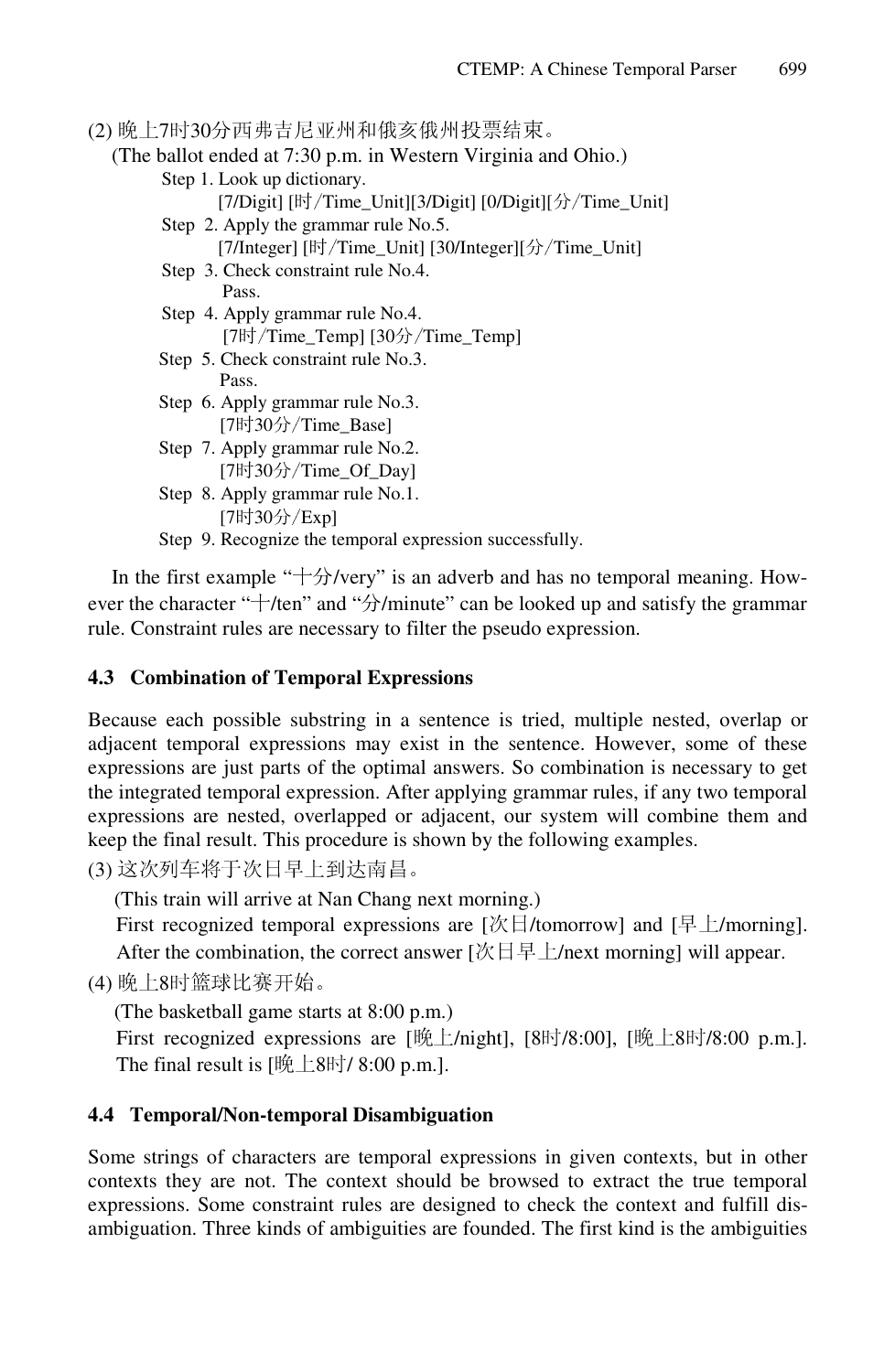caused by numbers, such as example 5. In this case, the expression "15: 10" contains temporal information, but in sports news messages it may be a score of a game. The second kind is the ambiguities caused by the combination of numbers and time units, such as "十号". In example 6, the expression "十号" just refers to a football team member. However, in many news messages it is a date. The third kind is the ambiguities caused by Chinese words, such as "前". In example 7, the expression means "former" and its explanations in other contexts may be "in front of".

(5) 本次列车将于15:10到达终点站。

(6) 然而6分钟后,10号宿茂臻冲顶即将比分扳平。

(7) 俄罗斯前总统叶利钦等政府首脑为人类和平欣然提笔。

There are multiple explanations for the same one phrase or word, so ambiguities may be caused. To discriminate these expressions, heuristics for disambiguation are embedded in corresponding constraint rules.

# **5 Normalizer Based on Mapping Procedure**

The goal of normalizer is to represent the temporal information of contained in temporal expressions, according to some standard. The normalizer is based on the mapping procedure, in which temporal expressions are explained and represented by values of temporal attributes. In this procedure, the objects number, unit, time and duration are employed to store and represent temporal information.

### **5.1 Introduction to Normalization**

TERN 2004 evaluation [14] is a public evaluation on the extraction and normalization of temporal expressions. To evaluate our temporal parser in a real task, we express temporal information according to the standard of TERN 2004 evaluation. Any temporal expression will be explained by a possible combination of the values of the six attributes. These attributes are described in table 3.

| Attribute         | <b>Function</b>                                                          |
|-------------------|--------------------------------------------------------------------------|
| VAL.              | Contains the value of a time or duration                                 |
| <b>MOD</b>        | Captures temporal modifications                                          |
| <b>SET</b>        | Designates set-denoting expressions                                      |
| <b>ANCHOR_VAL</b> | Contains a normalized form of the reference time                         |
| <b>ANCHOR DIR</b> | Capture the relative direction/orientation between VAL<br>and ANCHOR VAL |
| NON SPECIFIC      | Designates a generic, essensially nonreferencial expression              |

**Table 3.** Temporal attributes

#### **5.2 Normalization of Temporal Expressions**

After the procedure of extraction, the chart parser keeps all the applied grammar rules and recognized intermediate constituents. Semantic meanings of temporal expressions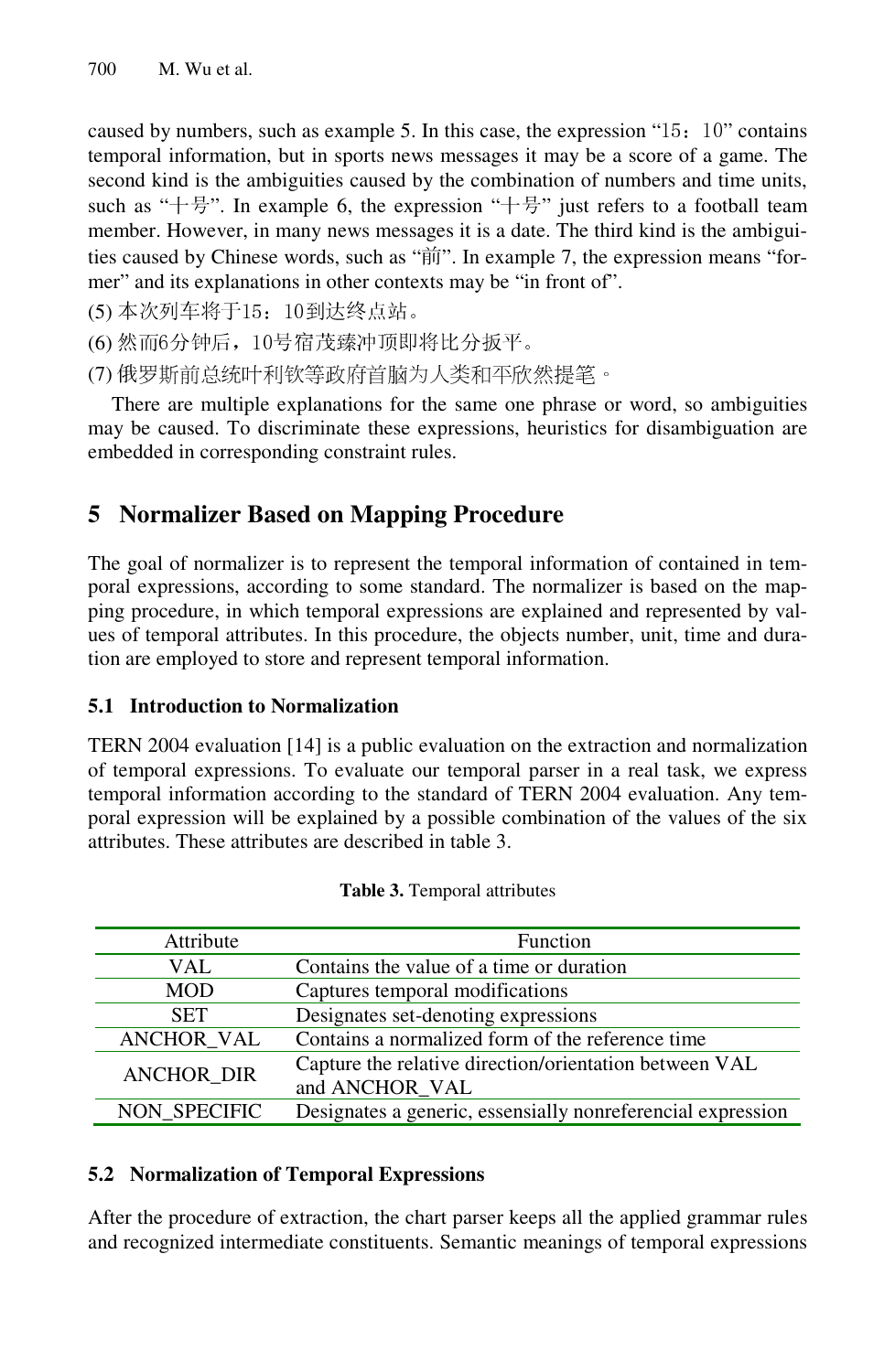can be achieved by the explanation of these grammar rules. In this procedure, some basic objects, such as "number", "unit", "time" and "duration", can be employed to store and convey temporal information. Applying grammar rules means creations or updates of basic temporal objects. Based on our temporal framework, we explain how to normalize the temporal expression extracted, i.e. mapping the expressions to the values of six attributes. The mapping procedure is different for different kinds of temporal expressions. A general description about the mapping procedure is shown in Fig. 3.



**Fig. 3.** Mapping temporal expressions to attributes

According to the classification scheme in Section 3.3, all temporal expressions can be mapped to the six attributes. The mapping procedures are complicated and selected examples are shown in Table 4. It is difficult to tell whether a temporal expression is "specific" or not, and few expressions are set a value at this attribute, we do not map expression to the attribute "NON\_SPECIFIC".

| Expressions            | <b>Attributes</b>                                               |
|------------------------|-----------------------------------------------------------------|
| 目前/now                 | val="PRESENT REF"<br>anchor_val="2000-10-05" anchor_dir="AS_OF" |
| 晚上8时20分/20: 20 p.m.    | val="1999-04-26 T20:20"                                         |
| 后两年/the next two years | $val = "P2Y"$<br>anchor_val="2000" anchor_dir="STARTING"        |
| 每两天/every two days     | $val="P2D" set="YES"$                                           |
| 明天下午/ next afternoon   | val="2000-10-07TAF"                                             |
|                        |                                                                 |

**Table 4.** Examples of normalization

"MOD" attribute of temporal expressions may be set as "YES" if there are some modifying descriptions about the expressions, such as "将近/about", "早于/before" and so on. So any kind of temporal expressions may be mapped on this attribute. "Set" expressions can be explained as set of times, such as "每年/each year", or set of durations, such as "每两年/every two years", so the attributes "VAL" and "SET" will be filled. "ANCHOR\_VAL" and "ANCHOR\_DIR" refer to reference times and we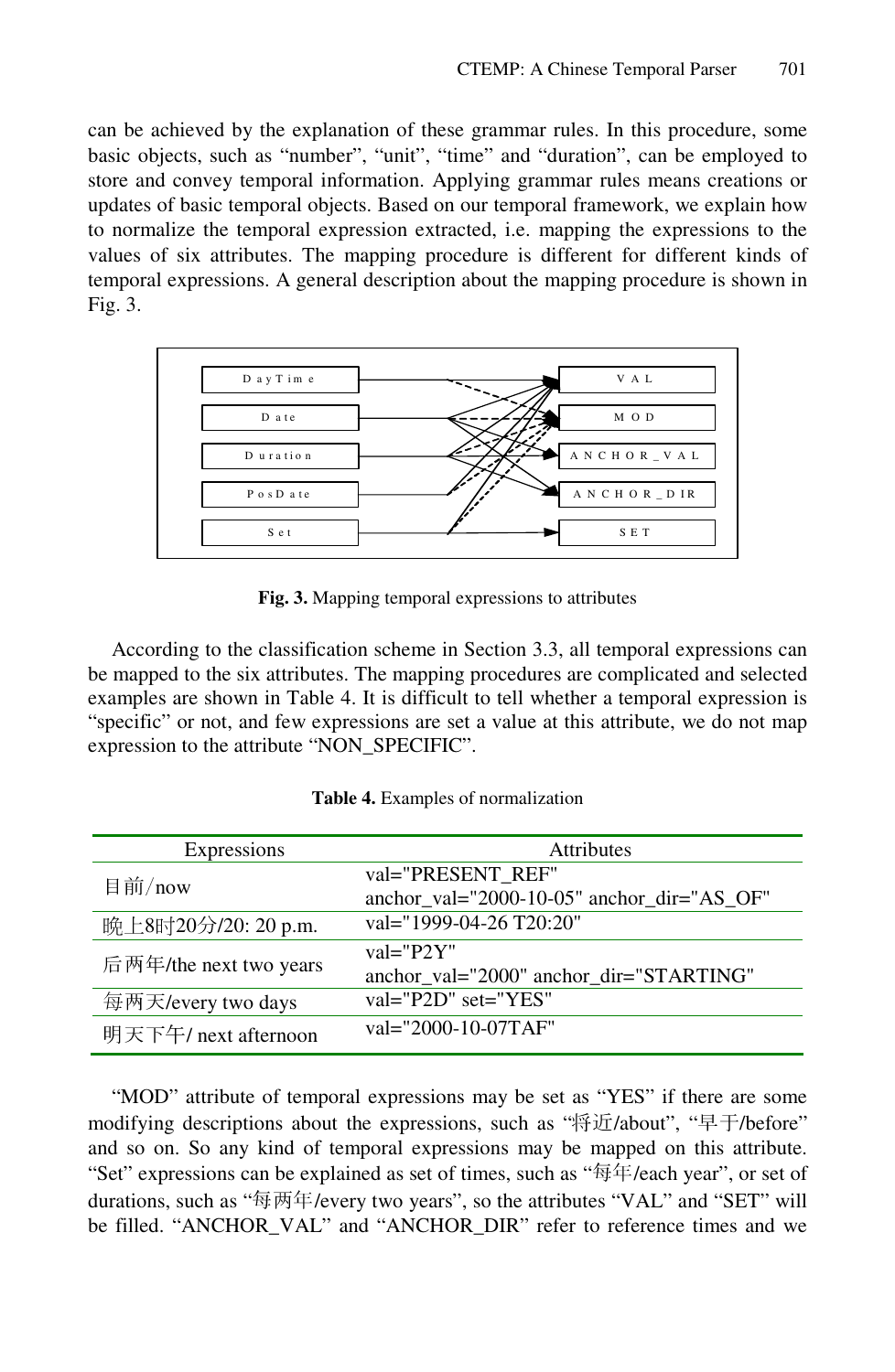adopt the publishing times of news articles as the default reference times. Event expressions are relevant with a specific event and it is hard to represent the exact meaning of them. In our system event expressions are not normalized.

### **5.3 Time/Duration Disambiguation**

Sometimes people omit a part of a full temporal expression for convenience in Chinese texts. For example, "4月/April" and "97年/ '97" are used to instead "2000年4<sup>月</sup> /April, 2000" and "1997年/the year 1997". However, "4月/four months" and "97<sup>年</sup> /97 years" are also legal temporal expressions. These temporal expressions are combinations of numbers and common time units. The first kind of explanations means these expressions are times and the second kind of explanations means they are durations. To get the correct values of temporal attributes for these temporal expressions, disambiguation is necessary. Heuristic rules are employed for disambiguation, which are shown in Table 5.

**Table 5.** Some heuristic rules for disambiguation

IF a 3-digit or four-digit number is combined with the unit "年/year", THEN this expression is time;

IF a 2-digit number is combined with the unit "年/year" and the number is bigger that 70, THEN this expression is time.

IF a 1-digit number is combined with the unit "年/year", THEN this expression is duration.

# **6 Evaluation and Analysis**

In this section we report the results about evaluating our temporal parser on a manually annotated corpus, which consist of 457 Chinese news articles. The data collection contains 285,746 characters/142,872 words and 4,290 manually annotated temporal expressions. We will evaluate the boundaries of expressions and the values of the six temporal attributes.

| Experiment No. | Conditions                                               |
|----------------|----------------------------------------------------------|
|                | No constraints, combination of nested expressions        |
| $\overline{2}$ | No constraints, combination of nested, overlapped and    |
|                | adjacent expressions                                     |
| 3              | Constraints, combination of nested expressions           |
| 4              | Constraints, combination of nested, overlapped and adja- |
|                | cent expressions                                         |

**Table 6.** Experiment configuration

In our temporal parser, we embedded constraints to restrict grammar rules. In addition, we combine the nested, overlapped and adjacent temporal expressions. In Chinese, many temporal expressions contain nested temporal expressions. If we do not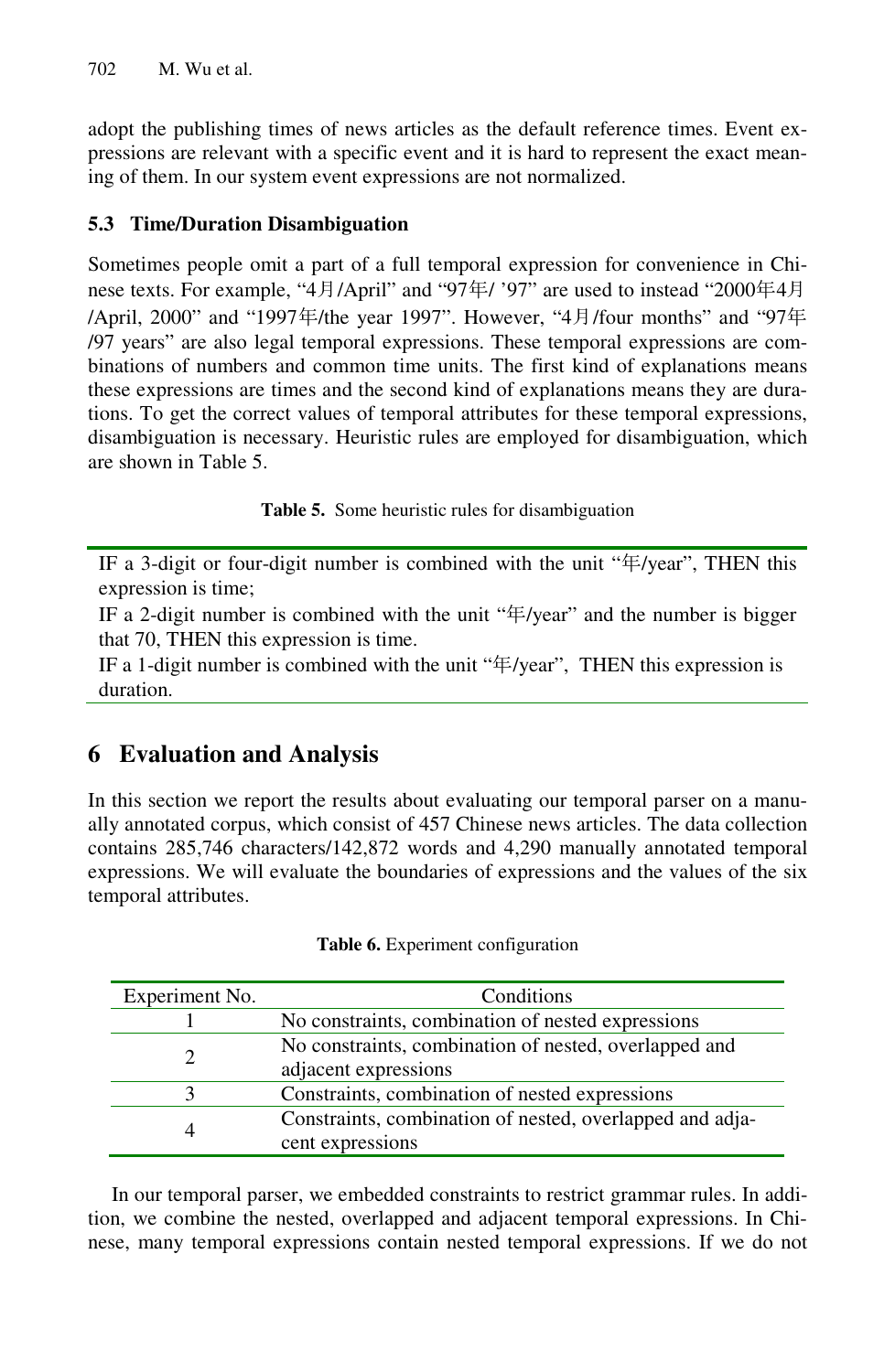combine these nested components into the optimal answer, there will be so many mismatched expressions. So the combination of nested temporal expressions is necessary. In the experiments, we try to evaluate two factors: the constraint rules, and the combination of overlapped and adjacent temporal expressions. Four experiments are set up, which are described in Table 6. Given these conditions, the results of the experiments are shown in Table 7.

| <b>Attributes</b> |   | NO. 1. | NO. 2. | NO. 3. | NO. 4. |
|-------------------|---|--------|--------|--------|--------|
|                   | P | 0.717  | 0.758  | 0.810  | 0.856  |
| <b>TEXT</b>       | R | 0.838  | 0.850  | 0.830  | 0.843  |
|                   | F | 0.773  | 0.801  | 0.820  | 0.849  |
|                   | P | 0.730  | 0.750  | 0.787  | 0.807  |
| VAL               | R | 0.693  | 0.681  | 0.742  | 0.732  |
|                   | F | 0.711  | 0.714  | 0.764  | 0.768  |
|                   | P | 0.563  | 0.565  | 0.629  | 0.626  |
| <b>MOD</b>        | R | 0.586  | 0.550  | 0.616  | 0.574  |
|                   | F | 0.574  | 0.557  | 0.622  | 0.599  |
|                   | P | 0.698  | 0.662  | 0.879  | 0.867  |
| <b>SET</b>        | R | 0.606  | 0.589  | 0.611  | 0.598  |
|                   | F | 0.649  | 0.624  | 0.720  | 0.707  |
|                   | P | 0.680  | 0.750  | 0.681  | 0.687  |
| <b>ANCHOR VAL</b> | R | 0.658  | 0.681  | 0.662  | 0.652  |
|                   | F | 0.669  | 0.714  | 0.672  | 0.669  |
|                   | P | 0.724  | 0.727  | 0.733  | 0.737  |
| <b>ANCHOR_DIR</b> | R | 0.682  | 0.669  | 0.694  | 0.682  |
|                   | F | 0.702  | 0.697  | 0.713  | 0.708  |

**Table 7.** Experiment results

Several related works are designed to extract and normalize temporal expressions, however they are about English, Spanish, French, Korea and so on. We take part in TERN 2004 evaluation on Chinese temporal expression extraction and achieve the highest performance in this task. There is no public result on Chinese temporal expression normalization, for reference we compare our normalization result of Experiment NO. 4 with the English normalization result in TERN 2004. Our performance is medium among their results.

Table 7 compares the Precision, Recall and F-measure for different attributes in different experiments. "TEXT" means the performance of exact boundaries of temporal expressions and other attributes are explained in Section 5.1. For attributes "TEXT" and "VAL", we achieve the highest performance in Experiment 4. The Fscores are 0.849 and 0.768, respectively. For other attributes, we also achieved nearly highest score in Experiment 4. From the trend of performance on these two attributes, we can see the constraints and the procedure of combination have positive effects to performance of the temporal parser, especially on "TEXT" and "VAL". At the same time, the procedure of combination is not significant to other attributes. Based on the assumption that two adjacent or overlapped temporal expressions refer to the same temporal concept, we combined them. However, the procedure of combination can not help to explain the meaning of the expressions.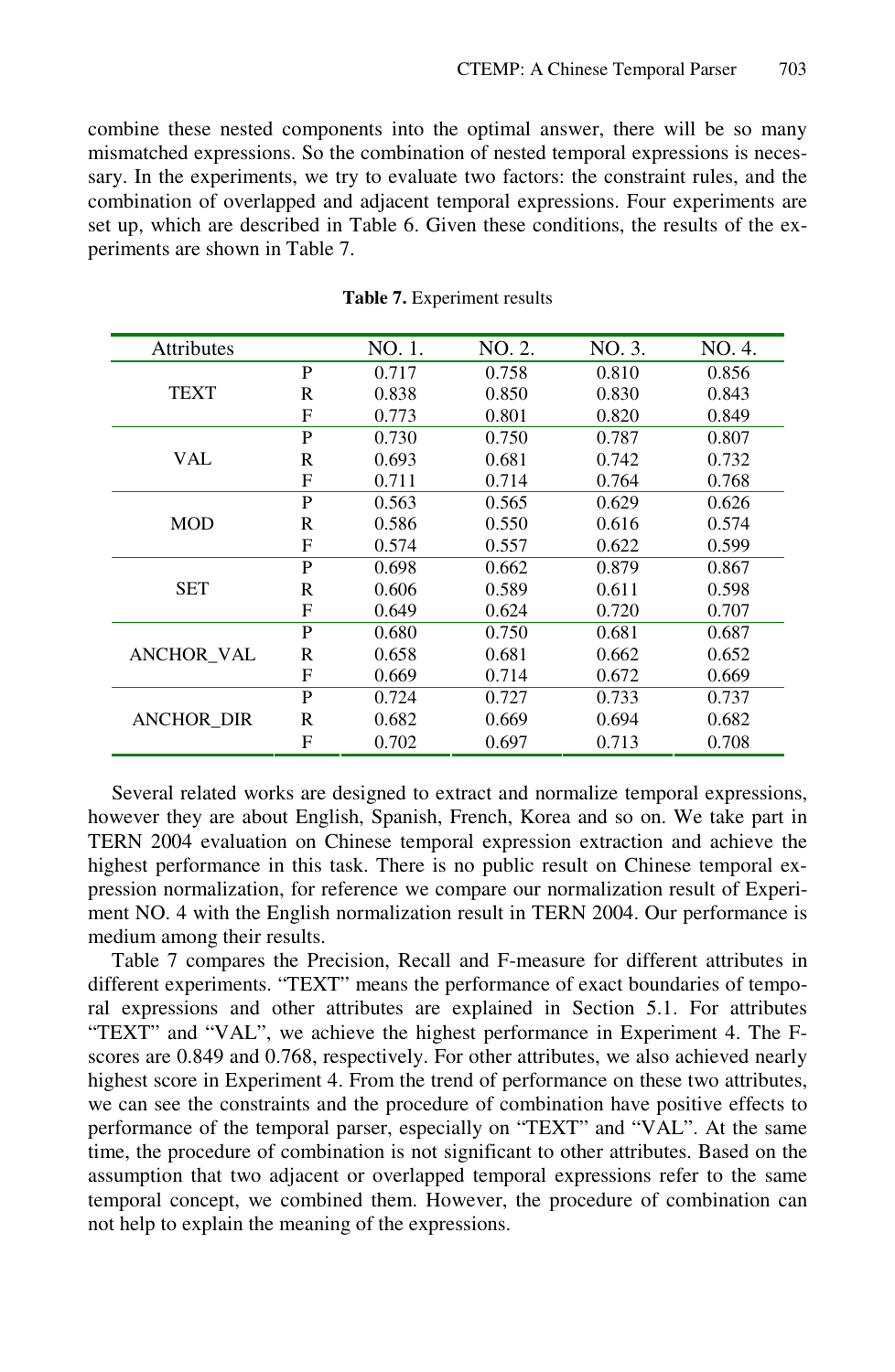After the evaluation we collect the errors of Experiment NO. 4 and try to summary the reasons. Wrong attribute values include missed, incorrect and spurious cases. The reason for errors on the attributes "ANCHOR\_VAL" and "ANCHOR\_DIR" is that the system did not give correct reference times. Table 8 gives the error distributions according to different attributes. From this table, it can be seen that temporal Chinese words and events are difficult to extract and normalize.

| <b>Attributes</b> | Reasons                                     | Number | Percentage |
|-------------------|---------------------------------------------|--------|------------|
|                   | Boundaries of temporal Chinese words        | 366    | 37.4%      |
|                   | Boundaries of events                        | 193    | 19.7%      |
|                   | Grammar rules                               | 161    | $16.4\%$   |
| <b>TEXT</b>       | Boundaries of temporal noun phrase          | 89     | 9.1%       |
|                   | Combination procedure                       | 76     | 7.8%       |
|                   | Annotation inconsistence                    | 75     | 7.7%       |
|                   | Temporal/non-temporal ambiguities           | 19     | 1.9%       |
|                   | <b>Explained semantics</b>                  | 299    | 27.6%      |
|                   | Explanation of temporal Chinese word        | 180    | 16.6%      |
|                   | Errors introduced by extraction             | 177    | 16.3%      |
| <b>VAL</b>        | Specification/generalization characteristic | 148    | 13.7%      |
|                   | Wrong reference times                       | 122    | 11.3%      |
|                   | Annotation inconsistence                    | 80     | 7.4%       |
|                   | Point/duration ambiguities                  | 63     | 5.8%       |
|                   | Explanation of events or noun phrase        | 14     | 1.3%       |
|                   | Errors introduced by extraction             | 44     | 33.3%      |
|                   | Annotation inconsistence                    | 35     | 26.5%      |
| <b>MOD</b>        | Explanation of temporal Chinese word        | 27     | 20.5%      |
|                   | <b>Explained semantics</b>                  | 23     | 17.4%      |
|                   | Ambiguities                                 | 3      | 2.1%       |
|                   | <b>Explained semantics</b>                  | 35     | 81.4%      |
| <b>SET</b>        | Errors introduced by extraction             | 3      | 7.0%       |
|                   | Annotation inconsistence                    | 5      | 11.6%      |

#### **Table 8.** Error distributions

# **7 Conclusion**

In this paper, we present the temporal parser that extract and normalize comprehensive temporal expressions from Chinese texts. We also propose a temporal framework, which include basic temporal objects and relations, the measurement and classification of temporal expressions. To cope with kinds of temporal expressions, constraint rules are employed to retrieve genuine expressions and resolve ambiguities. The temporal parser CTEMP is fully implemented, which is based on the chart parsing and constraint checking scheme. We have evaluated the temporal parser on a manually annotated corpus and achieved promising results of F-measures of 85.6% on extent and 76.8% on value. We took part in TERN-2004 Chinese temporal expression extraction with this parser and achieved the highest performance in that track.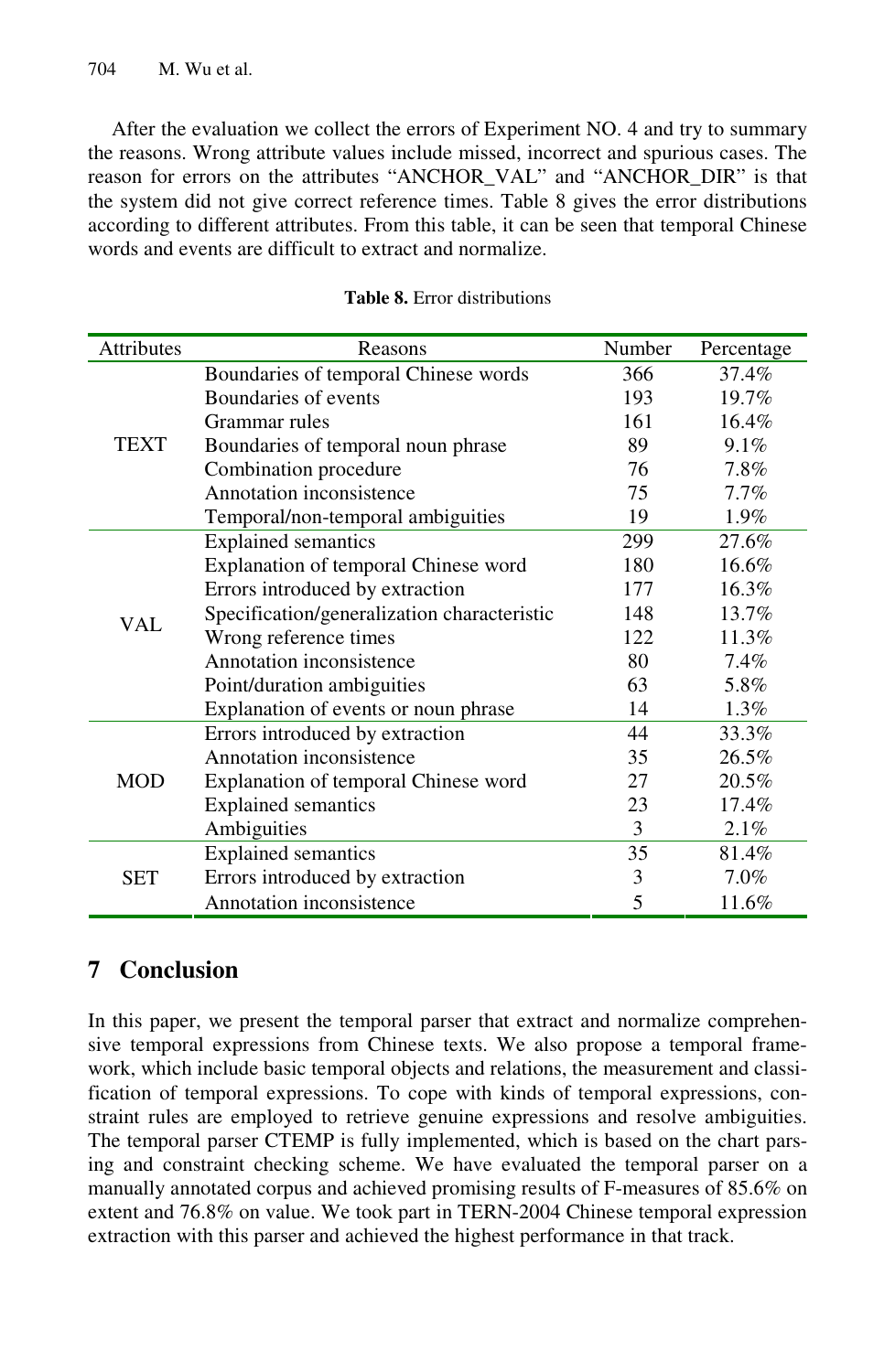In our experiments the temporal parser is also evaluated with/without constraints, combination of nested and overlapped temporal expressions. We find that constraints are significant to the task extraction and normalization. At the same time, combination has positive influence on the task extraction. Error analysis shows that temporal Chinese words and events are more difficult to extract and normalize. To improve the performance of extraction, we plan to decide whether to keep any temporal Chinese words as a genuine temporal expression automatically according to the contribution of the word. We also plan to improve the performance of normalization by more precise semantic explanation.

#### **Acknowledgement**

The work presented in this paper is supported by Research Grants Council of Hong Kong (reference number: CERG PolyU 5085/02E and 5181/03E).

### **References**

- 1. Ahn, D., Adafre, S. F., and Rijke, M. de.: Towards Task-Based Temporal Extraction and Recognition. Proceedings Dagstuhl Workshop on Annotating, Extracting, and Reasoning about Time and Events (2005)
- 2. Allen, J. F.: Towards a General Theory of Action and Time. Artificial Intelligence, Vol. 23, Issue 2, (1984) 123-154
- 3. Estela, S., Martinez-Barco, Patricio, and Munoz, R.: Recognizing and Tagging Temporal Expressions in Spanish. Workshop on Annotation Standards for Temporal Information in Natural Language, LREC 2002
- 4. Ferro, L., Gerber, L., Mani, I., Sundheim, B., And Wilson, G.: TIDES 2003 standard for the annotation of temporal expressions (2004). timex2.mitre.org
- 5. Filatove E. and Hovy E.: Assigning Time-Stamps to Event-Clauses. Proceedings of the ACL Workshop on Temporal and Spatial Information Processing, Toulouse (2001), 88-95
- 6. Gerber, L., Huang, S., and Wang, X.: TIDES 2003 standard for the annotation of temporal expressions. Chinese supplement draft (2004). timex2.mitre.org
- 7. Hobbs, J. R. and Pan, F.: An Ontology of Time for the Semantic Web. ACM Transactions on Asian Language Information Processing (2004), Vol. 3, Issue 1, 66-85
- 8. Jang, S.B., Baldwin, J. and Mani, I.: Automatic TIMEX2 Tagging of Korean News. ACM Transactions on Asian Language Information processing (2004), Vol. 3, No. 1, 51-65
- 9. Li, W., Wong, K.-F., and Yuan, C.: A Model for Processing Temporal References in Chinese. Proceedings of the ACL 2001 Workshop on Temporal and Spatial Information Processing (2001)
- 10. Mani, I., Pustejovsky, J., and Sundheim, B.: Introduction to the special issue on temporal information processing. ACM Transactions on Asian Language Information Processing (2004), Vol. 3, Issue 1, 1-10
- 11. Mani, I. and Wilson G.: Robust Temporal Processing of News. Proceedings of the 38th Annual Meeting of the Association for Computational Linguistics. New Brunswick, New Jersey (2000)
- 12. Sauri, R., Littman, J., Knippen, B., Gaizauskas, R., Setzer, A., and Pustejovsky, J.: TimeML Annotation Guidelines (2004). cs.brandeis.edu